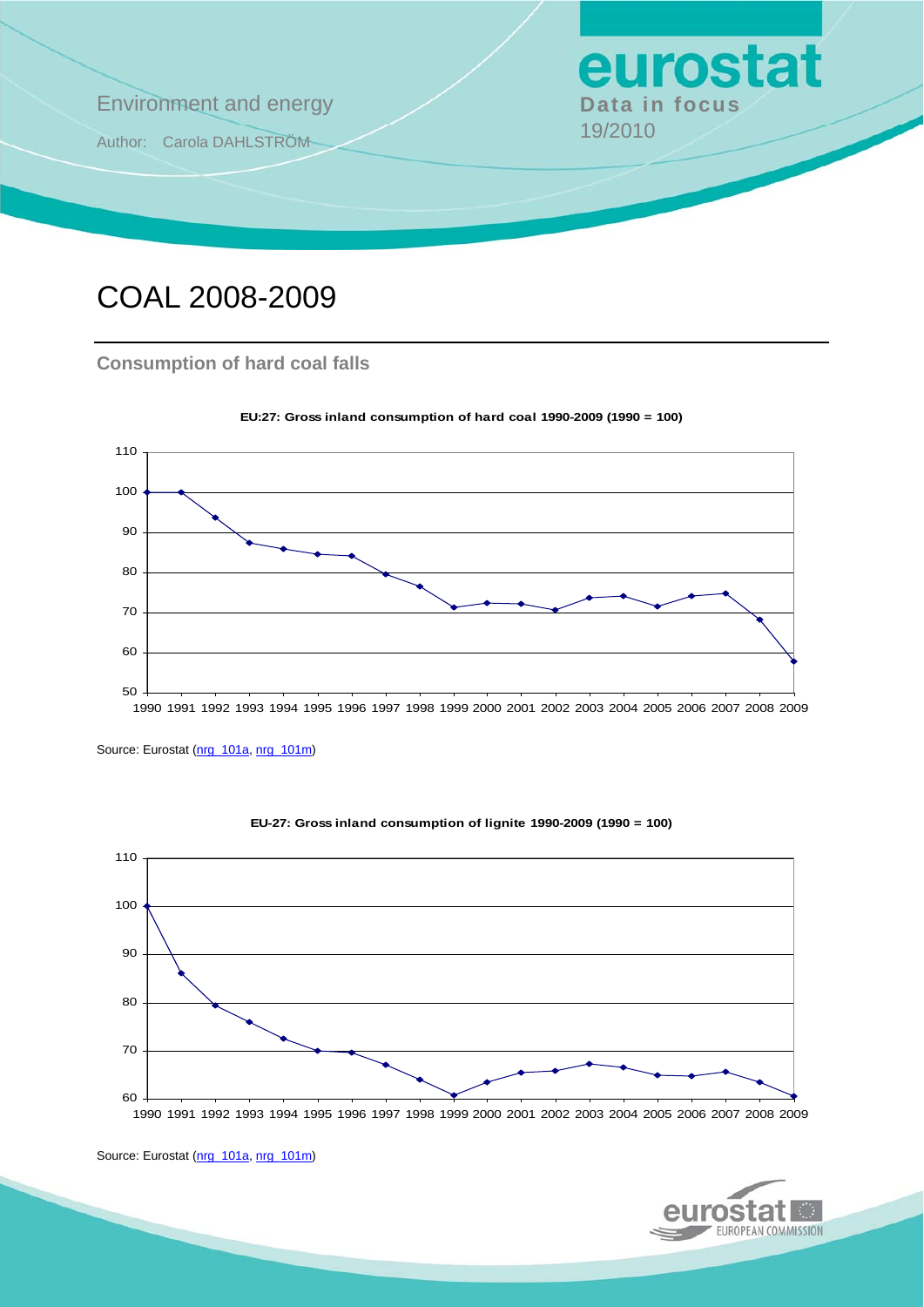## **Hard coal (1000 tonnes)**

|                         | Primary production* |         |          | <b>Total imports</b> |                  |              | <b>Total exports</b> |        |          | Gross inland consumption |                   |              |
|-------------------------|---------------------|---------|----------|----------------------|------------------|--------------|----------------------|--------|----------|--------------------------|-------------------|--------------|
|                         | 2008                | 2009    | 09/08    | 2008                 | 2009             | 09/08        | 2008                 | 2009   | 09/08    | 2008                     | 2009              | 09/08        |
| <b>EU-27</b>            | 144602              | 131745p | $-8.9%$  | 234680               | 197525p.s        | $-15.8%$     | 24136                | 21661p | $-10.3%$ |                          | 345747 291576p,s  | $-15.7%$     |
| EU-25                   | 144569              | 131706p | $-8.9%$  |                      | 226324 193694p,s | $-14.4%$     | 24136                | 21661p | $-10.3%$ |                          | 338092 287478p,s  | $-15.0%$     |
| BE                      | $\mathbf{1}$        |         |          | 7436                 | 4266p            | $-42.6%$     | 1216                 | 728p   | $-40.1%$ | 5717                     | 3390 <sub>p</sub> | $-40.7%$     |
| <b>BG</b>               | 33                  | 39      | 18.2%    | 5309                 | 2838             | $-46.5%$     |                      |        |          | 4664                     | 3069              | $-34.2%$     |
| CZ                      | 12829               | 11143   | $-13.1%$ | 2191                 | 1730             | $-21.0%$     | 5941                 | 5971   | 0.5%     | 8702                     | 7091              | $-18.5%$     |
| DK                      |                     |         |          | 7619                 | 6714             | $-11.9%$     | 158                  | 64     | $-59.5%$ | 6829                     | 6838              | 0.1%         |
| DE                      | 19143               | 14972   | $-21.8%$ | 42455                | 36507            | $-14.0%$     | 143                  | 296    | 107.0%   | 62404                    | 51572             | $-17.4%$     |
| EE                      |                     |         |          | 75                   | 29               | $-61.3%$     |                      |        |          | 75                       | 29                | $-61.3%$     |
| IE                      |                     |         |          | 2502                 | 2252s            | $-10.0%$     |                      |        |          | 2236                     | 2012s             | $-10.0%$     |
| EL                      |                     |         |          | 605                  | 81               | $-86.6%$     | 16                   |        |          | 711                      | 206s              | $-71.0%$     |
| ES                      | 10035               | 9525    | $-5.1%$  | 20966                | 16734            | $-20.2%$     | 1843                 | 1370   | $-25.7%$ | 26041                    | 21490             | $-17.5%$     |
| FR                      | 188                 | 147     | $-21.8%$ | 21286                | 15836            | $-25.6%$     | 185                  | 92     | $-50.3%$ | 19023                    | 16756             | $-11.9%$     |
| IT<br>                  |                     |         |          | 25118                | 19313            | $-23.1%$<br> |                      |        |          | 25800                    | 18997             | $-26.4%$     |
| CY<br>,,,,,,,,,,,,,     |                     |         |          | 41                   | 26<br>           | $-36.6%$<br> |                      |        |          | 42                       | 21                | $-50.0%$<br> |
| LV<br>                  |                     |         |          | 166                  | 127<br>          | $-23.5%$<br> |                      |        |          | 160                      | 134               | $-16.3%$<br> |
| LT                      |                     |         |          | 383                  | 216              | $-43.6%$     |                      |        |          | 334                      | 240               | $-28.1%$     |
| LU<br>                  |                     |         |          | 108                  | 99               | $-8.3%$<br>  |                      |        |          | 108                      | 99                | $-8.3%$<br>  |
| HU                      |                     |         |          | 1946                 | 1304             | $-33.0%$     |                      |        |          | 1893                     | 1265              | $-33.2%$     |
| МT<br>,,,,,,,,,,,,,,,,, |                     |         |          |                      |                  |              |                      |        |          |                          |                   |              |
| <b>NL</b>               |                     |         |          | 19078                | 19905            | 4.3%         | 6487                 | 4730   | $-27.1%$ | 12791                    | 11867             | $-7.2%$      |
| AT                      |                     |         |          | 3092                 | 3003p            | $-2.9%$      |                      |        |          | 3324                     | 2995 <sub>p</sub> | $-9.9%$      |
| <b>PL</b>               | 84320               | 78043   | -7.4%    | 10320                | 10082            | $-2.3%$      | 7542                 | 7902   | 4.8%     | 87276                    | 77296             | $-11.4%$     |
| PT                      |                     |         |          | 3834                 | 5061             | 32.0%        |                      |        |          | 4200                     | 4746              | 13.0%        |
| RO.                     |                     |         |          | 3047                 | 993              | $-67.4%$     |                      |        |          | 2991                     | 1029              | $-65.6%$     |
| <br>SI<br>,,,,,,,,,,,,  |                     |         |          |                      |                  |              |                      |        |          |                          |                   |              |
| SK<br>                  |                     |         |          | 4855                 | 4359             | $-10.2%$     |                      |        |          | 4799                     | 4327              | $-9.8%$<br>  |
| FI                      |                     |         |          | 5517                 | 5978             | 8.4%         |                      |        |          | 4857                     | 5442              | 12.0%        |
| <br><b>SE</b>           |                     |         |          | 2855                 | 1849             | $-35.2%$     | 5                    |        |          | 2837                     | 1843              | $-35.0%$     |
| UK                      | 18053               | 17876   | $-1.0%$  | 43876                | 38223            | $-12.9%$     | 600                  | 508    | $-15.3%$ | 57933                    | 48822             | $-15.7%$     |
| HR                      |                     |         |          | 1194                 | 713              | $-40.3%$     |                      |        |          | 1126                     | 803               | $-28.7%$     |
| NO                      | 3281                | 2639    | $-19.6%$ | 663                  | 413              | $-37.7%$     | 3327                 | 2359   | $-29.1%$ | 718                      | 714s              | 0.6%         |

Source: Eurostat ([nrg\\_101m\)](http://ec.europa.eu/eurostat/product?mode=view&code=nrg_101m)

\*Including hard coal recovered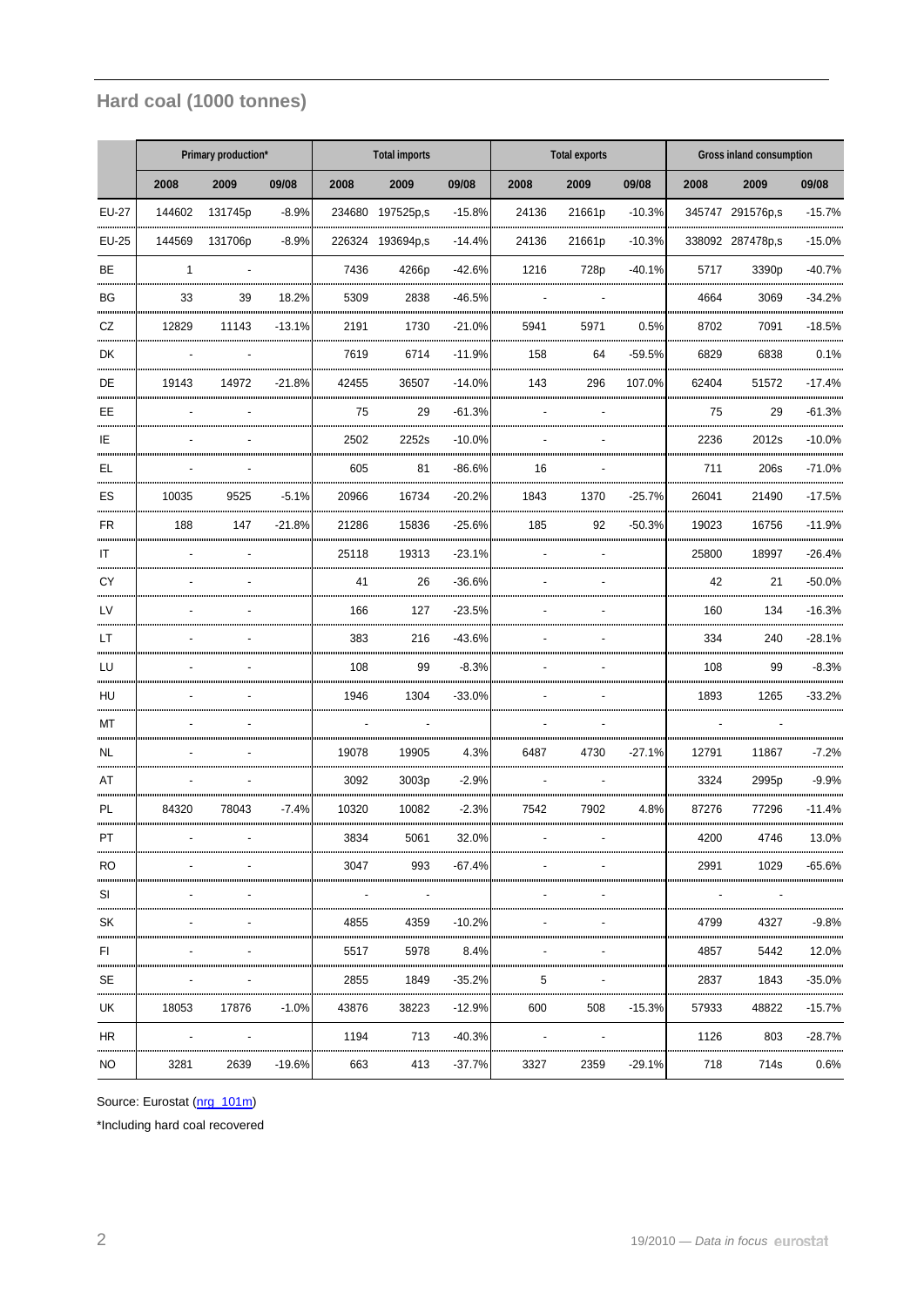## **Coke-oven coke (1000 tonnes)**

|                              |       | Production |          |                                        | <b>Total imports</b> |              | <b>Total exports</b> |                 |          |  |
|------------------------------|-------|------------|----------|----------------------------------------|----------------------|--------------|----------------------|-----------------|----------|--|
|                              | 2008  | 2009       | 09/08    | 2008                                   | 2009                 | 09/08        | 2008                 | 2009            | 09/08    |  |
| <b>EU-27</b>                 | 43653 | 30604p     | $-29.9%$ | 10648                                  | 5593p                | $-47.5%$     | 8987                 | 7101p           | $-21.0%$ |  |
| <b>EU-25</b>                 | 42236 | 30284p     | $-28.3%$ | 9659                                   | 5086p                | $-47.3%$     | 8987                 | 7101p           | $-21.0%$ |  |
| <b>BE</b><br>                | 2309  | 1457p      | $-36.9%$ | 862                                    | 460p                 | $-46.6%$     | 105                  | 54 <sub>p</sub> | $-48.6%$ |  |
| BG<br>                       | 337   |            |          | 90                                     | 40                   | $-55.6%$<br> |                      |                 |          |  |
| CZ<br>                       | 3399  | 2269       | $-33.2%$ | 491                                    | 506                  | 3.1%         | 769                  | 528             | $-31.3%$ |  |
| DK<br>                       |       |            |          | 38                                     | 20                   | $-47.4%$     |                      |                 |          |  |
| <b>DE</b>                    | 2045  | 1524       | $-25.5%$ | 3155                                   | 1636                 | $-48.1%$     |                      |                 |          |  |
| EE<br>                       |       |            |          |                                        |                      |              |                      |                 |          |  |
| IE                           |       |            |          |                                        |                      |              |                      |                 |          |  |
| EL<br>                       |       |            |          |                                        |                      |              |                      |                 |          |  |
| ES                           | 2658  | 1471       | $-44.7%$ | 201                                    | 118                  | $-41.3%$     | 621                  | 199             | $-68.0%$ |  |
| <b>FR</b><br>                | 4857  | 3198       | $-34.2%$ | 1310                                   | 646                  | $-50.7%$     | 993                  | 618             | $-37.8%$ |  |
| IT<br>                       | 4515  | 2752       | $-39.0%$ | 46                                     |                      |              | 239                  | 275             | 15.1%    |  |
| CY<br>                       |       |            |          |                                        |                      |              |                      |                 |          |  |
| LV                           |       |            |          | 3                                      | 5                    | 66.7%<br>    |                      |                 |          |  |
| LT<br>                       |       |            |          | 14                                     | 11                   | $-21.4%$     |                      |                 |          |  |
| LU                           |       |            |          |                                        |                      |              |                      |                 |          |  |
| HU                           | 999   | 746        | $-25.3%$ | 16                                     | 3                    | $-81.3%$     | 251                  | 154             | $-38.6%$ |  |
| MT<br>                       |       |            |          | ,,,,,,,,,,,,,,,,,,,,,,,,,,,,,,,,,,,,,, |                      |              |                      |                 |          |  |
| <b>NL</b><br>                | 2108  | 1683       | $-20.2%$ | 222                                    | 67                   | $-69.8%$     | 367                  | 76              | $-79.3%$ |  |
| AT<br>                       | 1385  | 1245p      | $-10.1%$ | 1240                                   | 735p                 | $-40.7%$     |                      |                 |          |  |
| PL                           | 9829  | 6947       | $-29.3%$ | 84                                     | 44                   | $-47.6%$     | 5213                 | 4658            | $-10.6%$ |  |
| PT                           |       |            |          |                                        |                      |              |                      |                 |          |  |
| <br><b>RO</b>                | 1080  | 320        | $-70.4%$ | 899                                    | 467                  | $-48.1%$     |                      |                 |          |  |
| ,,,,,,,,,,,,,,,,,,,,,,<br>SI |       |            |          |                                        |                      |              |                      |                 |          |  |
| ,,,,,,,,,,,,,,,,,,,,,<br>SK  | 1737  | 1573       | $-9.4%$  | 416                                    | 269                  | $-35.3%$     | 227                  | 169             | -25.6%   |  |
| ,,,,,,,,,,,,,,,,,,,<br>FI    | 860   | 740        | $-14.0%$ | 519                                    | 245                  | $-52.8%$     |                      |                 |          |  |
| <br>SE                       | 1177  | 986        | $-16.2%$ | 319                                    | 144                  | $-54.9%$     | 16                   | 224             |          |  |
| UK                           | 4358  | 3693       | $-15.3%$ | 723                                    | 177                  | $-75.5%$     | 186                  | 146             | $-21.5%$ |  |
| <b>HR</b>                    |       |            |          | 23                                     | 23                   | 0.0%         |                      |                 |          |  |
| NO.                          |       |            |          | 432                                    | 279                  | $-35.4%$     |                      |                 |          |  |

Source: Eurostat ([nrg\\_101m\)](http://ec.europa.eu/eurostat/product?mode=view&code=nrg_101m)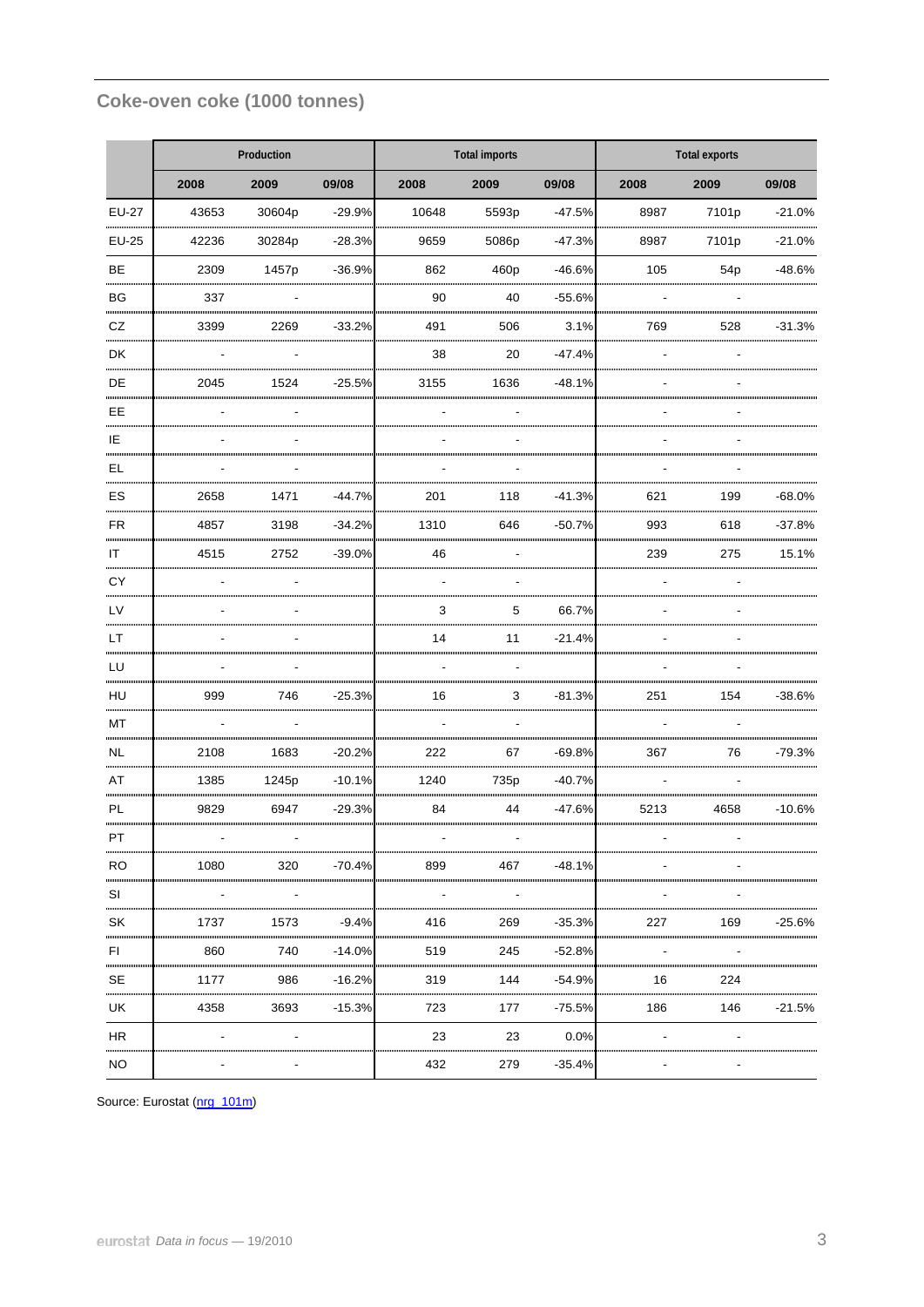#### **EU-27 Coke-oven coke supply**



Source: Eurostat ([nrg\\_101m\)](http://ec.europa.eu/eurostat/product?mode=view&code=nrg_101m)





Source: Eurostat ([nrg\\_122m\)](http://ec.europa.eu/eurostat/product?mode=view&code=nrg_122m)